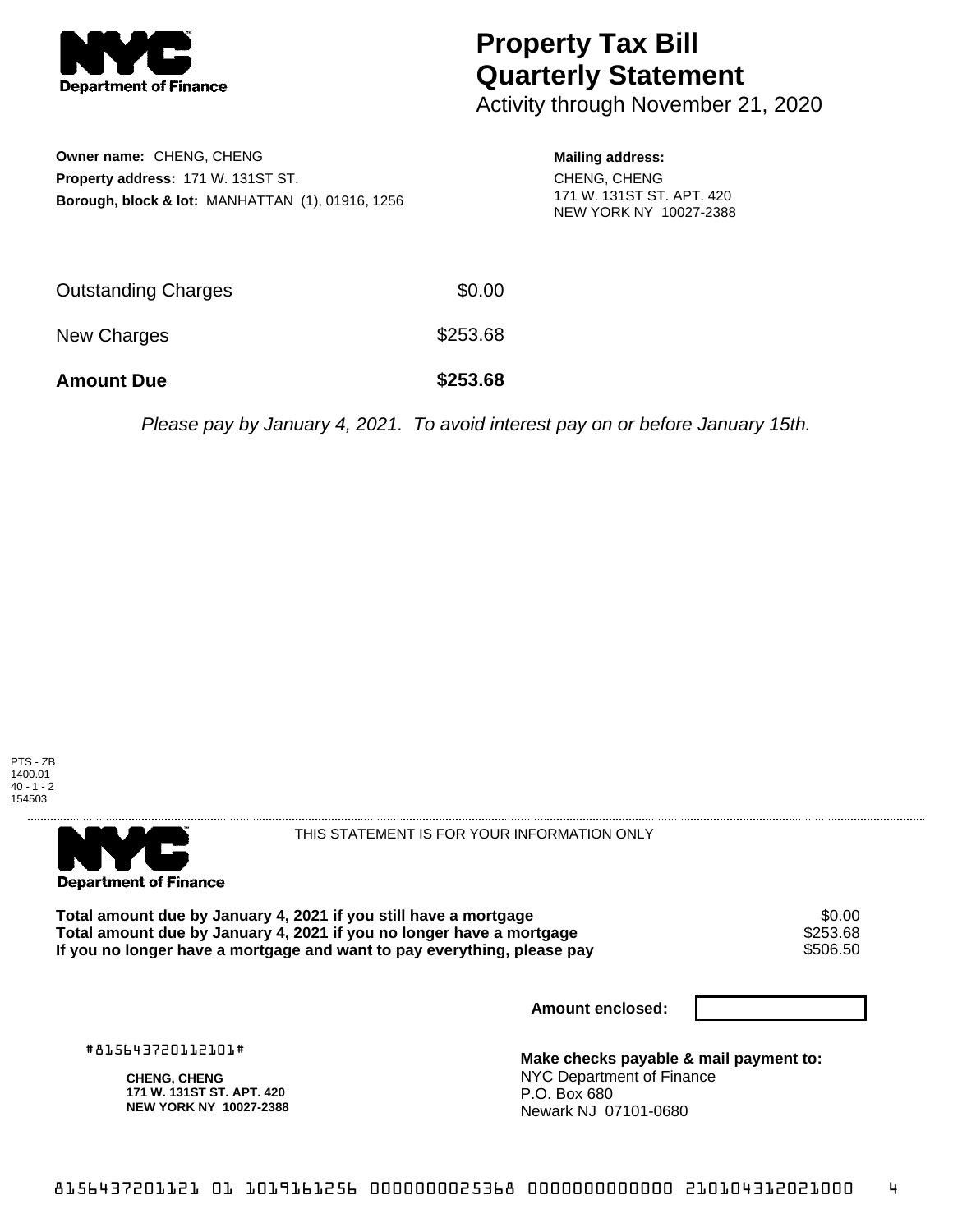

| <b>Billing Summary</b>                                                     | <b>Activity Date Due Date</b> |                    | <b>Amount</b> |
|----------------------------------------------------------------------------|-------------------------------|--------------------|---------------|
| Outstanding charges including interest and payments                        |                               |                    | \$0.00        |
| Finance-Property Tax                                                       |                               | 01/01/2021         | \$262.34      |
| <b>Adopted Tax Rate</b>                                                    |                               |                    | $$ -8.66$     |
| <b>Total amount due</b>                                                    |                               |                    | \$253.68      |
| <b>Tax Year Charges Remaining</b>                                          | <b>Activity Date</b>          | <b>Due Date</b>    | Amount        |
| Finance-Property Tax                                                       |                               | 04/01/2021         | \$262.34      |
| Adopted Tax Rate                                                           |                               |                    | $$-8.66$      |
| Total tax year charges remaining                                           |                               |                    | \$253.68      |
| If you pay everything you owe by January 4, 2021, you would save:          | \$0.86                        |                    |               |
| How We Calculated Your Property Tax For July 1, 2020 Through June 30, 2021 |                               |                    |               |
|                                                                            |                               | Overall            |               |
| Tax class 2 - Residential More Than 10 Units                               |                               | <b>Tax Rate</b>    |               |
| Original tax rate billed                                                   |                               | 12.4730%           |               |
| New Tax rate                                                               |                               | 12.2670%           |               |
| <b>Estimated Market Value \$123,955</b>                                    |                               |                    |               |
|                                                                            |                               |                    | <b>Taxes</b>  |
| <b>Billable Assessed Value</b>                                             |                               | \$50,577           |               |
| 421a                                                                       |                               | $-42,164.00$       |               |
| <b>Taxable Value</b>                                                       |                               | \$8,413 x 12.2670% |               |
| <b>Tax Before Abatements and STAR</b>                                      |                               | \$1,032.04         | \$1,032.04    |
| Annual property tax                                                        |                               |                    | \$1,032.04    |
| Original property tax billed in June 2020                                  |                               |                    | \$1,049.36    |
| <b>Change In Property Tax Bill Based On New Tax Rate</b>                   |                               |                    | $$-17.32$     |

**NEW LAW:** To learn about Local Law 147, which requires residential buildings with three or more units to create a policy on smoking and share it with current and prospective tenants, visit www.nyc.gov/health/tobaccocontrol.

Please call 311 to speak to a representative to make a property tax payment by telephone.

## **Home banking payment instructions:**

- 1. **Log** into your bank or online bill pay website.
- 2. **Add** the new payee: NYC DOF Property Tax. Enter your account number, which is your boro, block and lot, as it appears here: 1-01916-1256 . You may also need to enter the address for the Department of Finance. The address is P.O. Box 680, Newark NJ 07101-0680.
- 3. **Schedule** your online payment using your checking or savings account.

## **Did Your Mailing Address Change?**

If so, please visit us at **nyc.gov/changemailingaddress** or call **311.**

When you provide a check as payment, you authorize us either to use information from your check to make a one-time electronic fund transfer from your account or to process the payment as a check transaction.